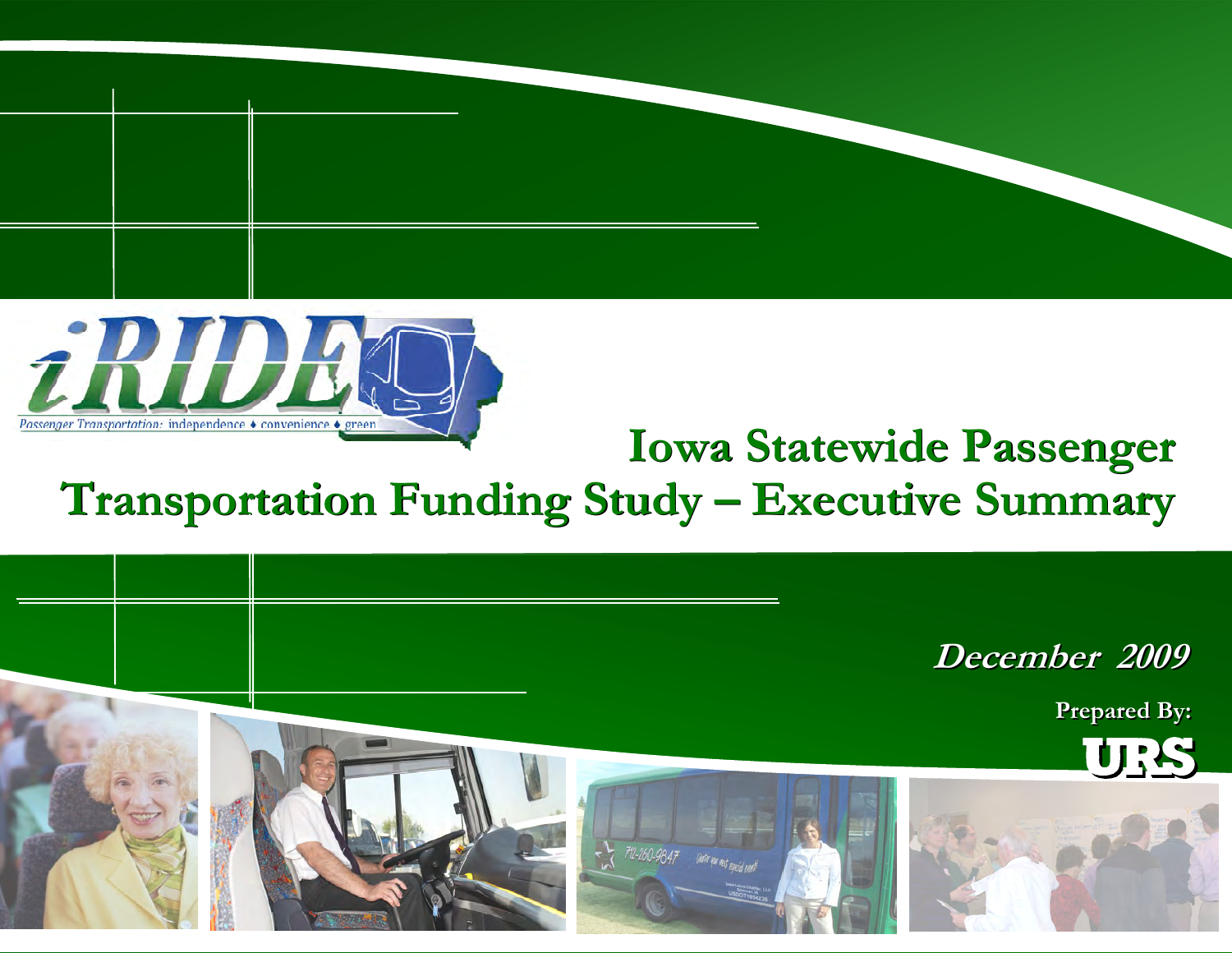# **IRIDEADVISORY COMMITTEE**

| Name               | <b>Organization/Agency</b>              |  |  |  |
|--------------------|-----------------------------------------|--|--|--|
| Linda King         | Iowa Office of Energy Independence      |  |  |  |
| Marnie Stein       | Iowa Department of Natural Resources    |  |  |  |
| Eileen Creager     | Iowa Department of Human Services       |  |  |  |
| Carol Stratemeyer  | Iowa Department of Human Services       |  |  |  |
| Nicki Stajcar      | Iowa Department on Aging                |  |  |  |
| Nathanial Baer     | Iowa Environmental Council              |  |  |  |
| <b>Brad Miller</b> | Des Moines Area Regional Transit        |  |  |  |
|                    | Authority (DART)                        |  |  |  |
| Sheri Kyras        | Ames-CyRide                             |  |  |  |
| Gena McCullough    | Bi-State Regional Planning Commission   |  |  |  |
|                    | Southwest Iowa Planning Council         |  |  |  |
| Jeff Beckner       | (SWIPCO)                                |  |  |  |
| LaVon Griffieon    | 1000 Friends of Iowa                    |  |  |  |
| Rebecca Neades     | Iowa City Area Chamber of Commerce      |  |  |  |
| Tim Wiltsin        | Iowa Medicaid Enterprise                |  |  |  |
| Ted Kourousis      | Northwest Iowa Planning and             |  |  |  |
|                    | Development Commission                  |  |  |  |
| David Osterberg    | University of Iowa Public Policy Center |  |  |  |
| Paul Hanley        | University of Iowa Public Policy Center |  |  |  |
| Eugenia Vavra      | United Way of East Central Iowa         |  |  |  |
| Marian Riggs Gelb  | <b>Iowa Environmental Council</b>       |  |  |  |
| Michelle McEnany   | Iowa Department of Transportation       |  |  |  |
| Tammy Nicholson    | Iowa Department of Transportation       |  |  |  |

This report and its data are the result of research conducted by URS. The data contained within this report is the result of research of URS, the consultant, and the compilation of that data by URS, the consultant. The data presented has not been verified by the Iowa Office of Energy Independence or the Iowa Department of Natural Resources.

## **For More Information: www.iRIDE21.com**

# *i***RIDE**

**Providing independence for Iowa's senior and other population groups, improving the connectivity of passenger transportation services, improving the convenience required for passenger transportation to compete for customers and environmental stewardship responsibility (green) are the purpose of** *i***RIDE.**

**These not only represent impetus of the Funding Study, but they emphasize the action that reflects successful implementation of the end product**

**(I Ride).**



## **IRIDEPASSENGERTRANSPORTATIONVISION**

**Iowans will have convenient access to <sup>a</sup> sustainable and intermodal passenger transportation system that recognizes the dynamic environmental and societal conditions across the state and changing conditions over time.**

## **IRIDE PASSENGER TRANSPORTATION GOALS**

**Goal #1: Provide passenger transportation service throughout the state that is:**

- •**Convenient.**
- •**Accessible.**
- •**Affordable.**
- •**Safe and secure.**

**Goal #2: Provide <sup>a</sup> passenger transportation system that is focused on the future by:**

- **Coordinating land use and transportation.**
- **Incorporating efficiency‐building 21st century technology.**
- **Utilizing alternative sources of power.**
- **Being <sup>a</sup> part of the statewide energy independence and environmentally conscience solution.**

**Goal #3: Address the diverse mobility needs and demand through <sup>a</sup> range of modes.**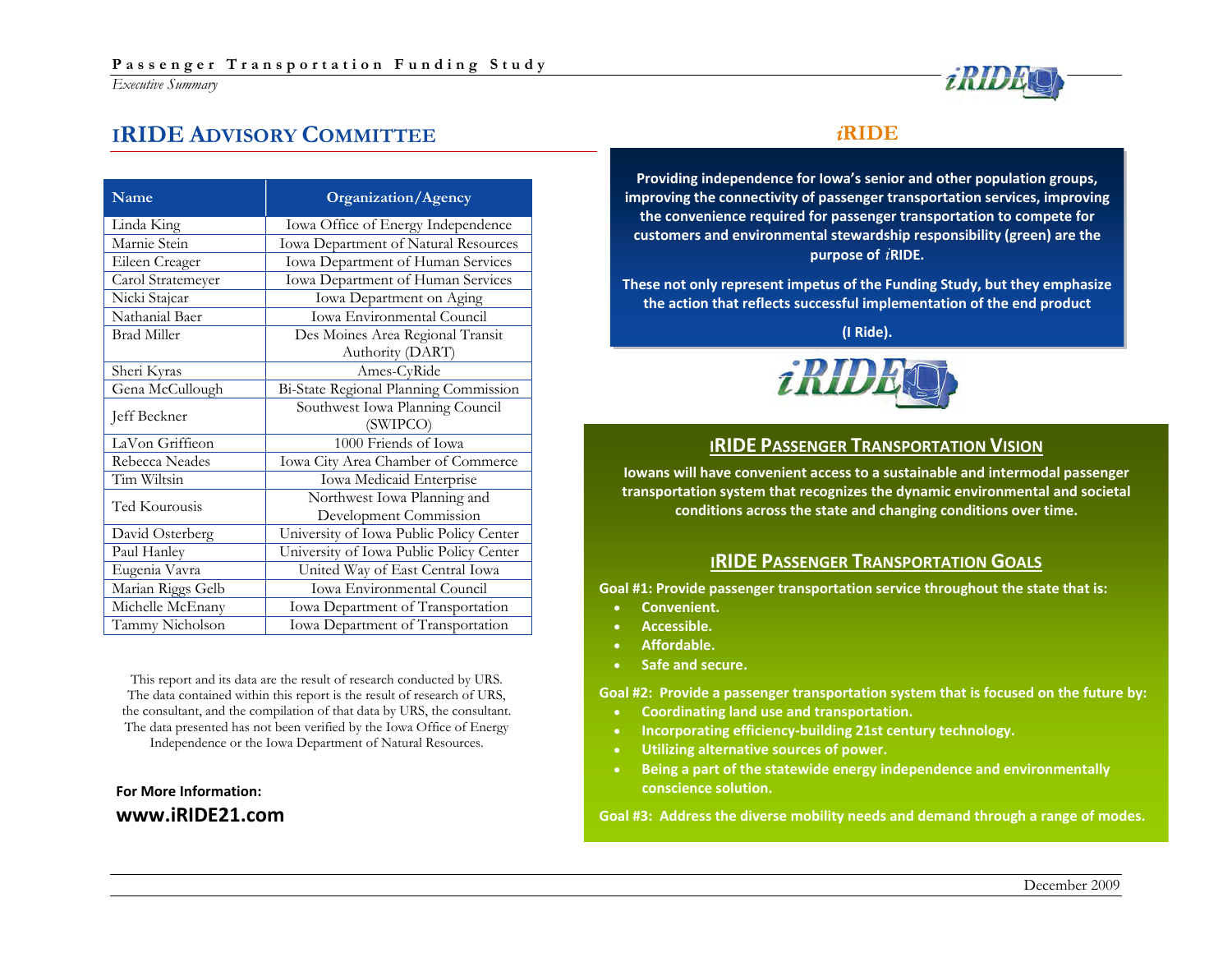*Executive Summary* 



# **FUNDING STUDY SUMMARY**

The 2008 legislature directed the Iowa Department of Transportation, in cooperation with, the Iowa Office of Energy Independence and the Iowa Department of Natural Resources to conduct a study to:

- 1.Quantify current revenue available to support public transit.
- 2.Determine whether current revenue is sufficient to meet future needs.
- 3. Assess how well the state's public transit network supports the current and expanding mobility needs of the state's senior population.
- 4. Document the transit improvements needed to meet the state's energy independence goals.

# **PUBLIC TRANSIT TODAY IN IOWA**

Passenger transportation service is provided in each of the 99 counties in the state. The level of service varies widely across the state with some cities providing five minutes or less frequency between pick ups on routes. In other areas service is limited to one or two trips a week and passengers need to reserve trips days in advance.

Iowa's public transit network is made up of 35 systems divided into regional and urban systems. Rural areas and small towns in the state have been grouped into one of 16 regions and within each region there is a designated agency responsible for transit service. Urban transit systems, providing fixed route service and paratransit service, are divided into small urban systems in communities of less than 50,000 population and large urban systems in communities with a population of 50,000 or more.

Currently, seven communities in the state operate transit systems designated as small urban systems and there are 12 large urban transit systems operating in nine metro areas, with multiple services organized in the Iowa City-Coralville and Bettendorf-Davenport metropolitan areas.

**Passenger transportation** is a broader network of services and programs that today, or in the future, could be in place to provide mobility to Iowans. Passenger transportation services include public transit, carpools and vanpools, intercity bus service, taxi service and commuter rail services.

# **CURRENT PUBLIC TRANSIT REVENUE**

In 2008, approximately \$100 million was spent by federal, state and local agencies to fund the 35 public transit systems that provided over 25.5 million trips to Iowans. Figure 1 displays where public transit revenue comes from. Approximately 60 percent of transit operating revenue is from local sources, including property taxes from the municipal transit levy and non-transit levy sources, contracts with human services agencies, fares and other sources such as advertising.

## **DEFINING IOWA'S FORMS OF PUBLIC TRANSIT**

**Demand‐response Transit – Service format where each rider, or group of riders, arrange their individual door‐to‐door trip. There is not <sup>a</sup> designed route and pick‐up and drop off times are not fixed. Service is open to the general public.**

**Fixed Route Transit – Curb‐to‐curb transportation service that operates consistently on the same route and on <sup>a</sup> consistent time schedule. Service is open to the general public.**

**Paratransit ‐ A specialized demand‐response service for people meeting an age requirement and/or with disabilities who are not able to ride fixed‐route public transportation.**



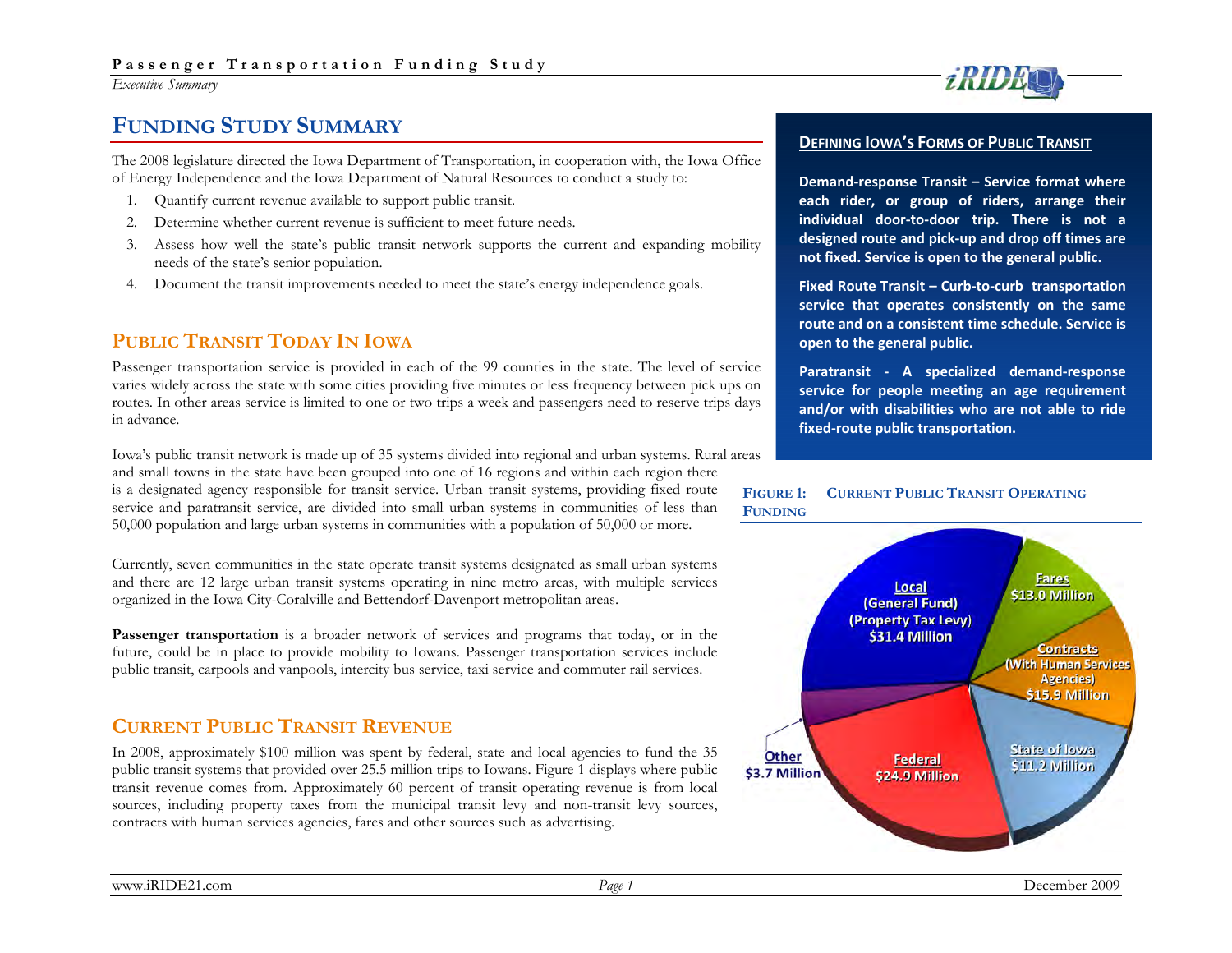# **DETERMINING CURRENT/FUTURE NEEDS**

Information on travel needs that are not met by the existing public transit system was collected through six Iowa DOT hosted meetings across the state, over 800 responses to a web-based survey, and from input provided by public transit providers and human services agencies. The qualitative information gathered from the public and agencies was supplemented and quantified through travel demand modeling. Identified needs are:

- • More trips per day are needed, more fixed route trip frequency, and more demand-response (dial-a-ride) trips.
- •Service running later into the evening.
- •More weekend service.
- •Starting up or adding to inter-regional, inter-city and inter-suburban service.

From the information gathered and the travel demand modeling, it has been determined that:

- • Across the state, people need more transportation service than the current systems provide (Baseline demand). In 2008, transit dependent Iowans needed to make 13.8 million more trips than the current system provided. This gap represents trips that are basic to the quality of life of Iowans who rely on public transit service for medical trips, shopping trips, work trips, etc. These basic quality of life trips are defined as Baseline demand.
- • Passenger transportation can play a larger role in addressing the state's energy independence goals (Choice demand). If travel on transit services were more convenient for Iowans, it is estimated that an additional 24.3 million trips per year would shift from low-occupant autos to passenger transportation. By improving the convenience of passenger transportation relative to the current system, Iowans are provided a more fuel efficient choice for their daily trip needs.

Figure 2 shows the intensity of the demand-to-current ridership gaps for the regional systems, small urban systems and large urban systems. Currently, demand for travel by transit dependent persons exceeds the number of trips currently provided in all 99 counties. Figure 3 displays the severity of the shortfall in service throughout the state.

In Iowa's rural areas/small towns, travel demand by persons that are dependent on passenger transportation services exceeds current ridership by approximately 1.7 million (54%) trips per year. In the small urban areas, the transit dependent demand exceeds current ridership by 1.1 million (70%) trips per year and in the large urban areas transit dependent demand exceeds ridership by 11 million (54%) trips per year. If public transit service was more convenient and was able to provide trip times similar to auto trips (Choice demand service), it is forecasted that an additional 4.1 million and 18.5 million trips annually to small urban and large urban systems, respectively.



## **KEYDEFINITIONS**

**Baseline Demand: Level of travel reflective of the needs of Iowans that are transit dependent.**

**Choice Demand: Level of ridership possible if passenger transportation system trip travel times were more competitive with auto travel times.**

**Transit Dependent: Iowans that are not able to operate <sup>a</sup> vehicle or do not have access to <sup>a</sup> vehicle and, therefore, rely on public transit for their travel.**

## **FIGURE 2: CURRENT RIDERSHIP RELATIVE TO DEMAND SCENARIOS**



## **Area/Service Type**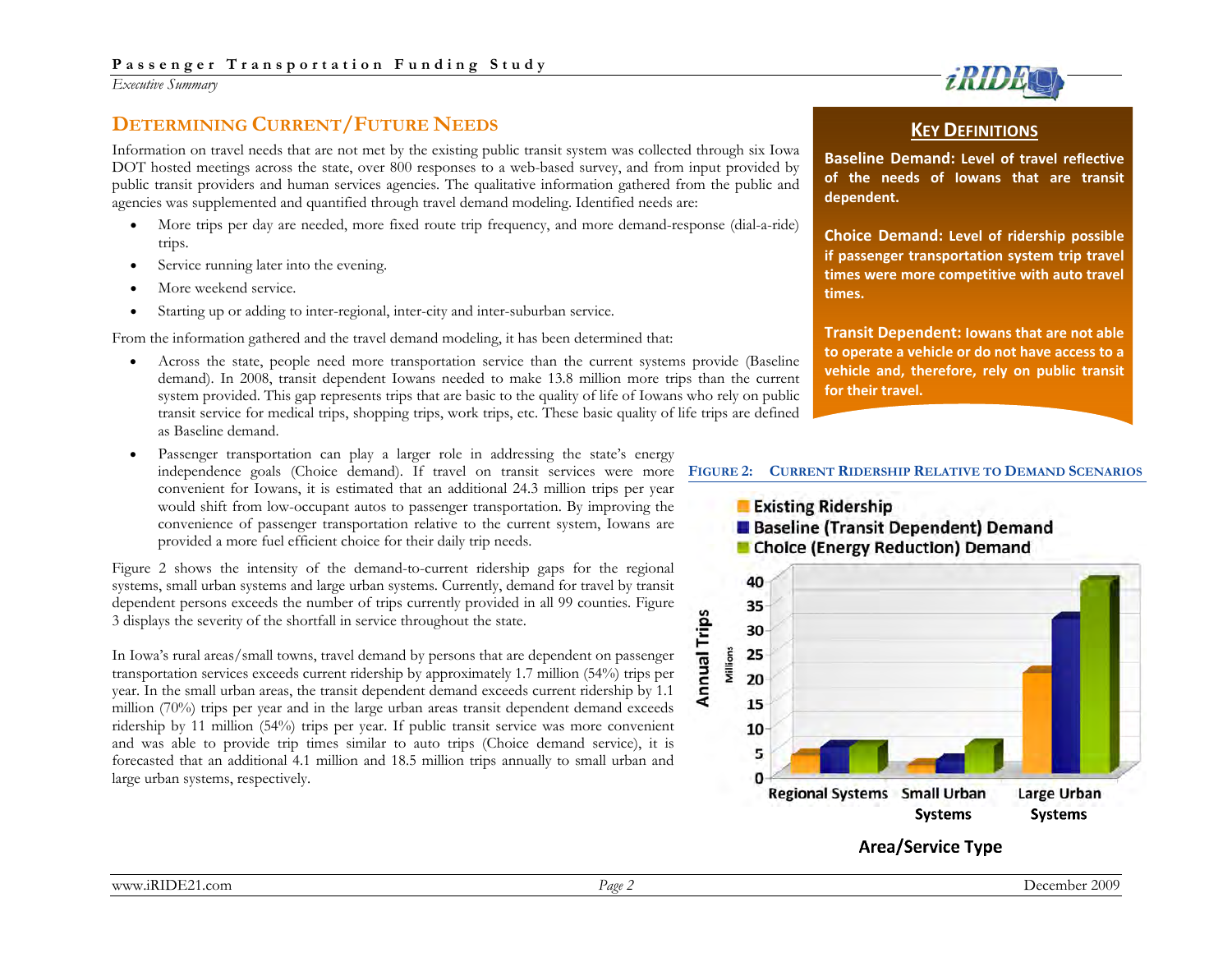

#### **FIGURE 3: TRANSIT DEPENDENT (BASELINE) SERVICE SHORTFALLS BY REGION**

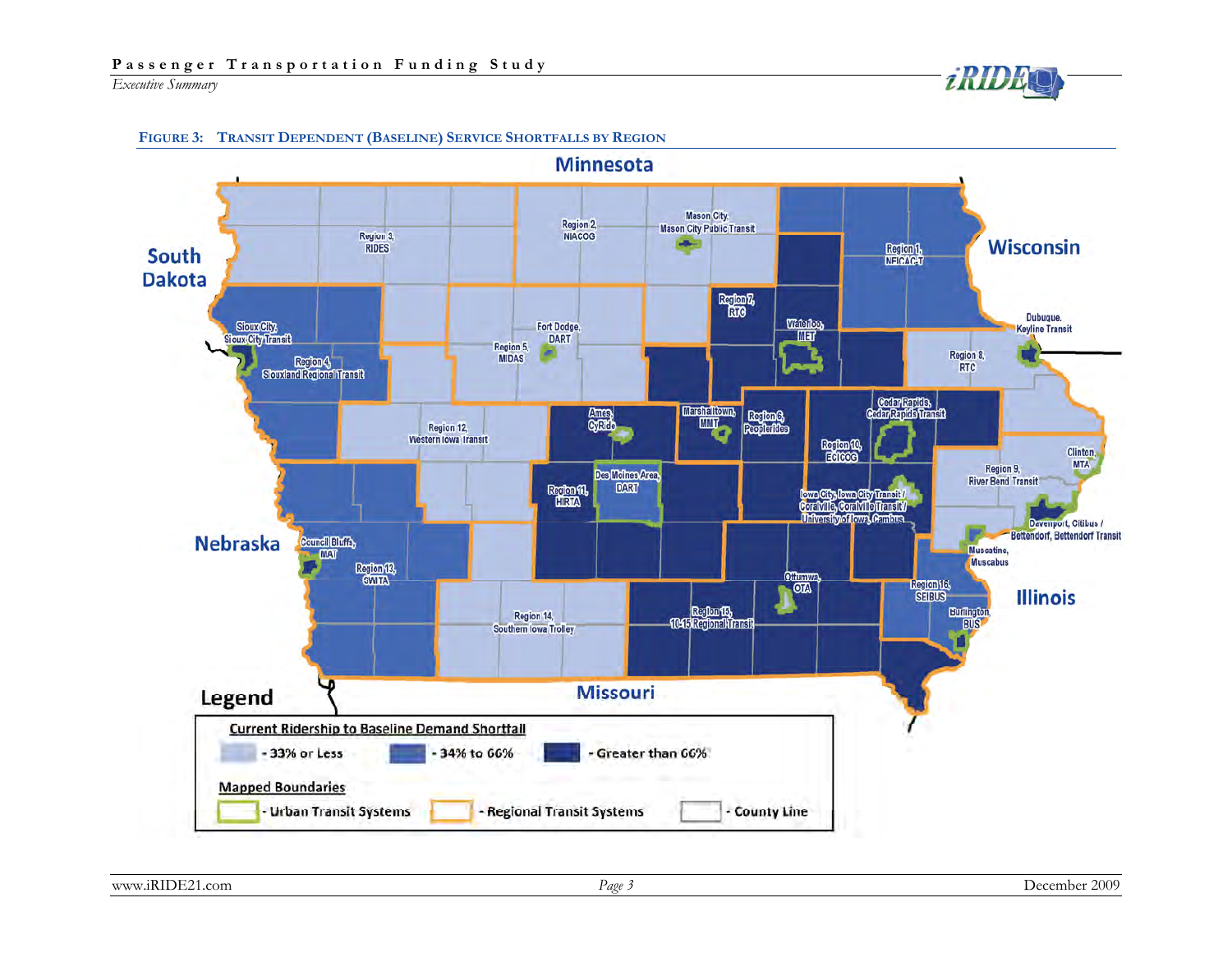*Executive Summary* 

# **MOBILITY NEEDS OF IOWA'S SENIORS**

Iowa's seniors account for approximately seven percent of the annual statewide ridership. In the regional and small urban service areas, senior trips make up almost 20 percent of the annual ridership. From the surveys and public meeting input, it was found that the needs of Iowa's seniors are very similar to those of other population age groups. The purpose for wanting to make a trip may be different (medical visit versus a work trip), but the unmet trip needs would be addressed through the same actions of adding bus frequency to urban fixed route systems, extending service hours later into the evening, increasing weekend service and adding to the number of regional system trips per day.

The most frequently identified unmet transit needs identified by seniors are:

- $\bullet$ Medical trips between their homes and regional medical centers.
- •Door-to-door service.
- •Evening service.

The conclusion of the information analysis is that while some of the needs of Iowa's seniors are addressed through current service, there are many travel needs that are not. Approximately 900,000 trips per year by seniors are not being addressed through current services.

#### **FIGURE 4:IOWA'S ENERGY US E BY SECTOR (2007)**

# **IOWA'S ENERGY EFFICIENCY AND ENVIRONMENTAL NEEDS**

Currently, the primary sources for 95% of the energy used in Iowa are from outside the state, with many of the sources being outside the U.S. Figure 4 displays that the transportation sector accounts for approximately 26 percent of energy used in the state. Passenger transportation can play a role in reducing the statewide consumption of fuel, foreign and domestic, while maintaining the high level of mobility that is required to allow the state to retain its economic competitiveness. By establishing service that provides travel times that are competitive with auto travel, is convenient to use, and connects residential and employment activity centers, it is estimated more travelers would choose to shift from the low-occupant mode they presently use to passenger transportation.

Providing service that is competitive, convenient and connected would also need a public outreach program that is focused on informing Iowans of the services available and the benefits of using passenger transportation. The outreach program is needed because most travel in the state has traditionally, or at least over the last 50 years, been by private automobile. As a result, many Iowans are not aware of the services that presently exist or the quality of service that would be available following investment into expansion to support Baseline or Choice demand.

*Source: Energy Information Administration* Initiating the shift in traveler behavior from autos to passenger transportation would likely also require a program of incentives and disincentives to driving alone. The program must be one that is supported by communities,



businesses, developers, and employers. Incentive may include lower cost and closer-in parking for carpoolers, transit trip planning assistance, higher-end transit stop/station facilities, passenger transportation user clubs that build commodore, reduction in parking space requirements or higher than normal density allowances for developments that incorporate transit. Typically, disincentives to driving, or at least driving alone are required to jump start the mode shift. Disincentives my include increasing parking rates in targeted areas, reductions in parking supply in targeted areas, and focusing capacity improvements on transit modes rather than on auto modes in congested corridors. Wide support of a disincentive program would be needed because many of these ideas are contrary to what many have come to expect.

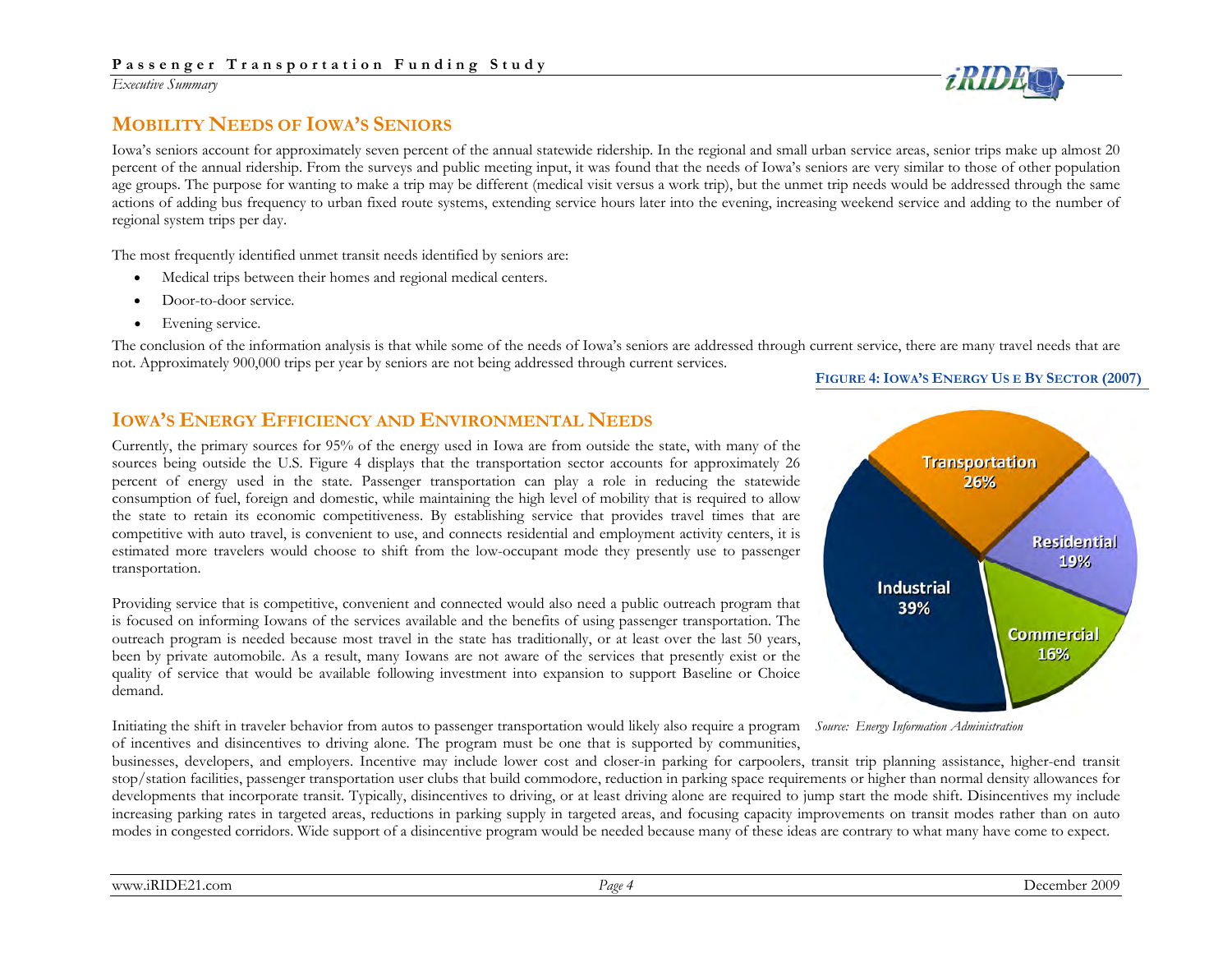

# **TRANSIT SERVICE IMPROVEMENTS TO ADDRESS IOWA'S NEEDS AND GOALS**

Table 1 documents the service improvements identified to address the unmet travel demand of the Baseline and Choice alternatives:

- •Fixed route systems: Reduce time between trips from approximately 60 minutes (today) to 30 minutes to support Baseline demand and 15 minutes to address Choice demand.
- • Regional system demand-response trips: Increase annual trips by 90 percent to address Baseline and Choice demand.
- • Fixed route systems: Extend the weekday service day to 11:00 PM in the large urban areas to address Baseline demand and in both large and small urban areas to address Choice demand.
- • Fixed route systems: Provide eight hours of service on Sundays in cities of 50,000 or more to address Choice demand.
- $\bullet$  Vehicle replacement: Replace older vehicles statewide to lower the average fleet age from over six years to approximately four years.
- $\bullet$  More transportation service coordination between human services agencies and public transit services.

## **COST OF CLOSING THE GAPS**

**Baseline Demand Gap: An additional \$125 million per year.**

**Choice Demand Gap: An additional \$350 million per year**

**Replacement Buses: \$100 million (to reduce current excessive statewide fleet age)**

**TABLE 1: SUMMARY OF THE PASSENGER TRANSPORTATION IMPROVEMENTS TO ADDRESS BASELINE/CHOICE DEMAND**

|                                                                                                                   | Ridership<br>and/or                                                                       | <b>Annual Incremental Cost</b><br>$(2009 \; \mathrm{\$Millions})$ |                                     |                   |
|-------------------------------------------------------------------------------------------------------------------|-------------------------------------------------------------------------------------------|-------------------------------------------------------------------|-------------------------------------|-------------------|
| <b>Proposed Action</b><br><b>Current Conditions (Total of 35 Providers)</b>                                       | Ridership<br><b>Increment</b><br>from Current<br>$(Annual -$<br><b>Millions</b> )<br>25.5 | <b>Operating</b><br>Costs<br>\$100.0                              | Capital<br><b>Costs</b><br>Variable | Total<br>Variable |
|                                                                                                                   |                                                                                           |                                                                   |                                     |                   |
| <b>Baseline Demand</b><br>Increase Fixed Route Service Frequency to 30<br>Minutes - Small and Large Urban Systems | 11.2                                                                                      | \$75.7                                                            | \$5.7                               | \$81.4            |
| Expand Daily Fixed Route Service to 11 PM<br>Weekdays - Large Urban Systems                                       | 0.7                                                                                       | \$9.1                                                             | Minimal                             | \$9.1             |
| Expand Daily Regional Demand-Response Trips<br>by $90\%$                                                          | 1.9                                                                                       | \$21.0                                                            | \$13.5                              | \$34.5            |
| <b>TOTALS</b>                                                                                                     | 13.8                                                                                      | \$105.8                                                           | \$19.2                              | \$125.0           |
| <b>Choice Demand</b>                                                                                              |                                                                                           |                                                                   |                                     |                   |
| Increase Service Frequency to 15 Minutes - Small<br>and Large Urban Fixed Route Systems                           | 21.3                                                                                      | \$279.3                                                           | \$21.0                              | \$300.3           |
| Expand Daily Service to 11 PM Weekdays - Large<br>and Small Urban Systems                                         | 1.0                                                                                       | \$11.0                                                            | Minimal                             | \$11.0            |
| Expand Daily Regional Demand-Response Trips<br>by $90\%$                                                          | 1.9                                                                                       | \$21.0                                                            | \$13.5                              | \$34.5            |
| Expand Sunday Service (8 Hours in Day) - Large<br>Urban Systems                                                   | 0.1                                                                                       | \$4.2                                                             | Minimal                             | \$4.2             |
| <b>TOTALS</b>                                                                                                     | 24.3                                                                                      | \$315.5                                                           | \$34.5                              | \$350.0           |

**Increase Level of Human Services Agency and Public Transit System Coordination – Large Urban, Small Urban, Regional Systems** 

*Source: URS Corporation, Inc*.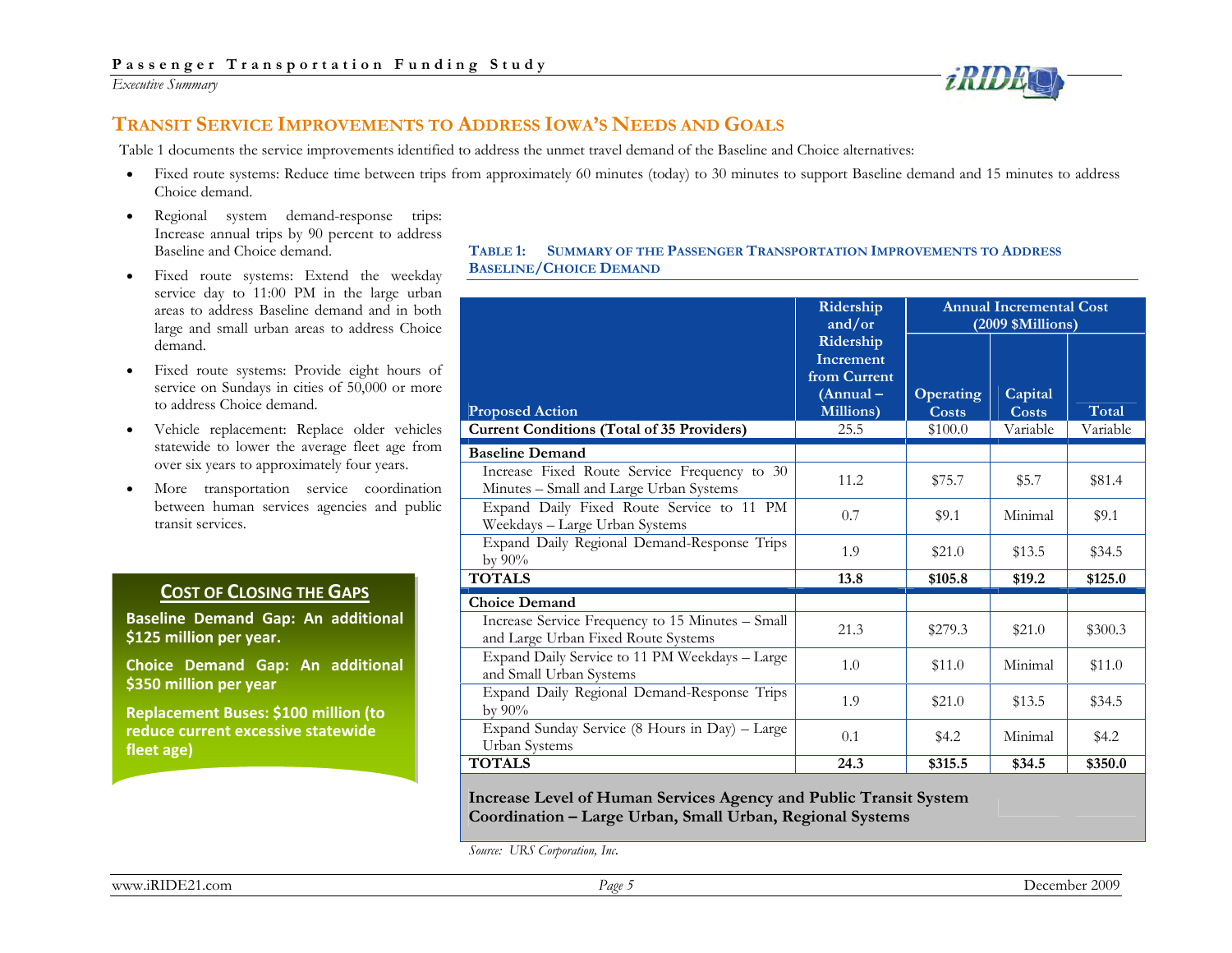

# **PASSENGER TRANSPORTATION SERVICE POLICY FINDINGS**

The incremental cost associated with addressing unmet needs by expanding/improving current passenger transportation service would require phasing the program implementation. Displayed in Figure 5 is a phasing concept prepared as part of the Funding Study for expanding service to address Baseline and Choice demand. If meeting these demand levels is determined to be a priority in the state, the stepped-up option for addressing Baseline demand requires an additional \$25 million per year of investment compared to the previous year for the next five years. Adding \$25 million in revenue annually would provide the \$225 million per year for service to meet the demand level (today's \$100 million per year plus \$125 million per year for expanded service). Similarly, if meeting the Choice demand needs is determined to be a priority, the annual increase in funding needed to support the added services is estimated to be between \$25 and \$40 million per year over a 10 year period. The incremental change would result in \$450 million per year for service \$100 million per year currently and an additional \$350 million per year for expanded service). The annual stepped-up revenue need is shown as the red line in Figure 5. Service expansion alternatives and ridership estimates for the Baseline and Choice demand are also displayed in Figure 5.

Institutional/policy actions that would support and complement service improvements for the Baseline and Choice demand are also needed and are described in the following sections.

#### **Service and Facilities**

- • Establish service level goals (Baseline, Choice, or another) for the state from the information presented in this report.
- • Review and revise the Iowa Statewide Transit Facility Needs Analysis: The 2008 Facility Needs Analysis concluded that \$53.3 million of public transit facilities are needed. These needs were based on current conditions and a moderate level of transit service growth. Service expansion for the Baseline and Choice demand concepts is substantially greater than the expansion provided for in the 2008 transit facility needs analysis. Therefore, implementation of the Baseline and/or Choice demand concepts would require revisiting facility needs.

**FIGURE 5: BASELINE AND CHOICE SERVICE IMPLEMENTATION**

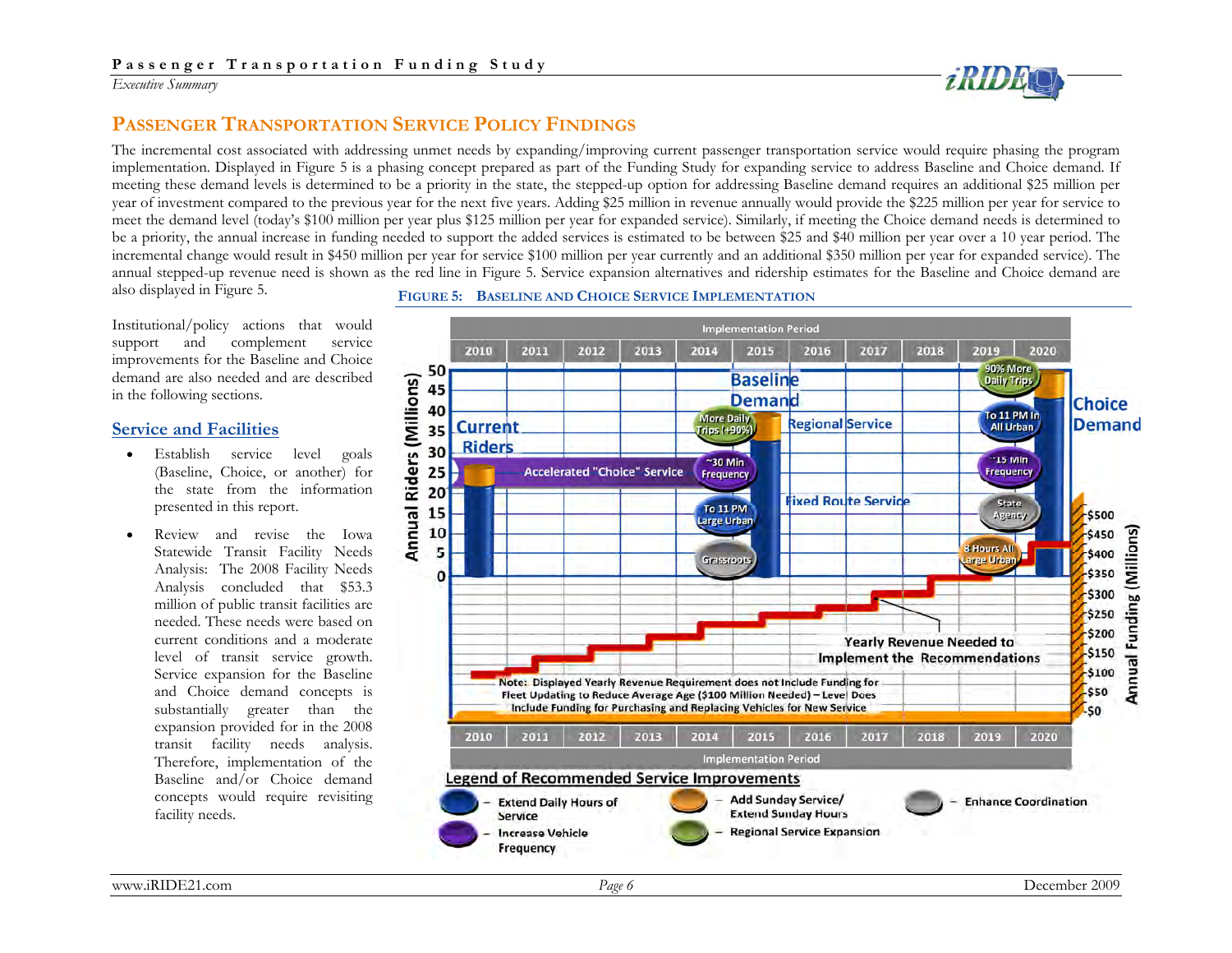

## **Passenger Transportation Revenue/Funding**

- • Identify capital funding sources to update the statewide transit fleet. Updating the fleet would reduce maintenance and fuel costs and reduce greenhouse gas emissions.
- • Create local funding opportunities through technical changes to existing legislation:
	- -Transit Property Tax Levy: Change "municipal" to "public" transit.
	- -Eliminate the Regional Transit District minimum population threshold.
- • Formalize jurisdiction level (state and local) funding responsibilities to bridge the revenue gaps. Figure 6 displays the current distribution of funding responsibility by source and the funding responsibility for service improvements to address the Baseline and Choice demand. As shown in the figure, today the state provides approximately 11% of annual public transit revenues. Following a proposal by the Iowa Climate Change Advisory Council to increase the state's

responsibility to 25% of total public transit funding for systems with increasing ridership and where reductions in emissions and fuel use result, funding responsibility proposals for bridging the financial gaps between current revenue and the revenue needed to support Baseline demand and Choice demand are displayed. As is shown, the state and local jurisdictions would be responsible for the vast majority the additional funding needed to provide added service.

• Continue financial support of the Public Transit Infrastructure Grant program (PTIG), which provides capital improvement funds to regional and urban transit systems.

## **Interagency Coordination**

- • Support the Iowa Medicaid Enterprise Transportation Brokerage.
- $\bullet$  Encourage/require state agencies that provide or aid in arranging transportation to report basic trip information and costs.
- $\bullet$  Emphasize passenger transportation as a state priority outside the Iowa DOT.

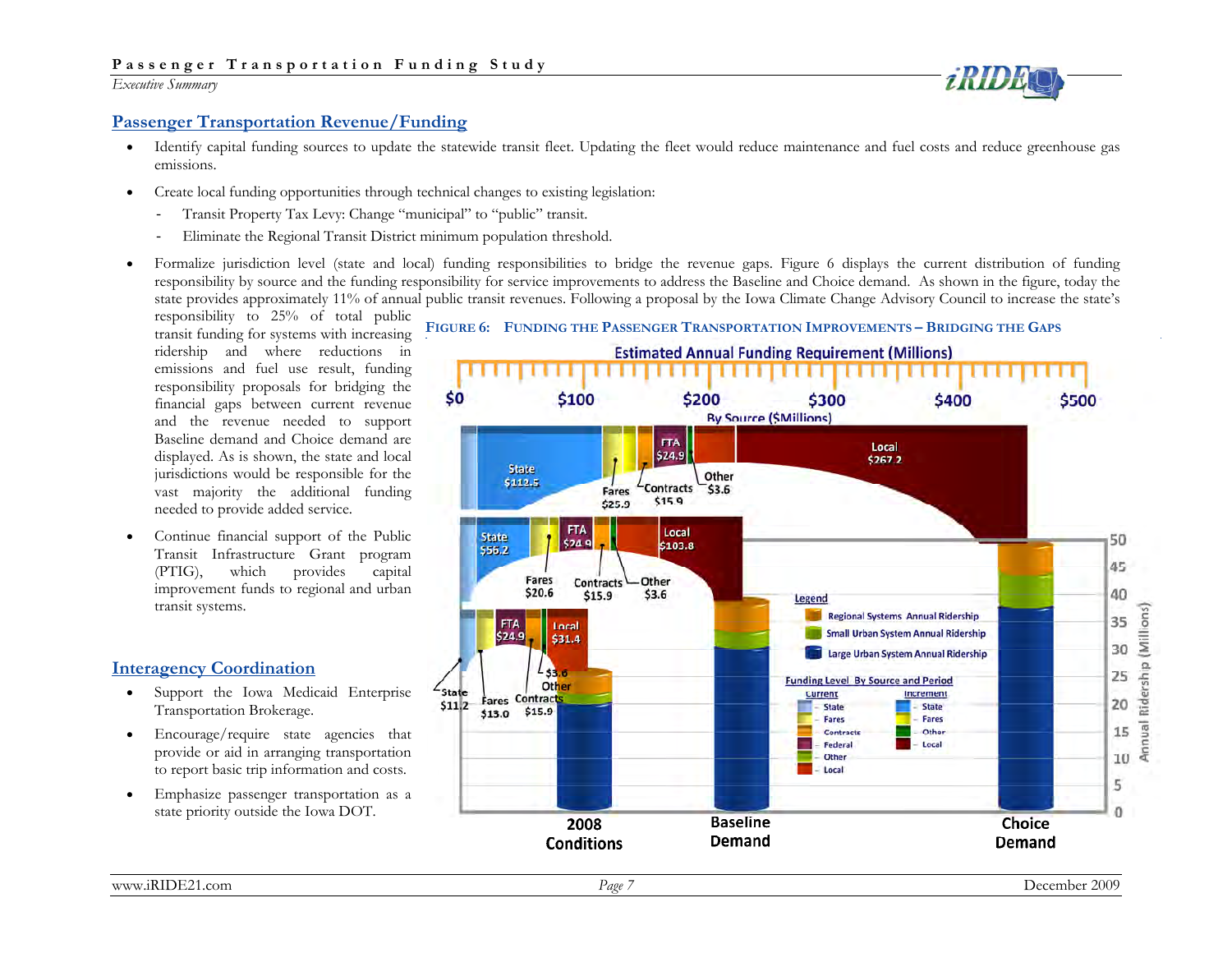*Executive Summary* 



- •Expand coordination between public transit systems and human services agency transportation programs.
- •Strengthen local coordination between land use decisions and transportation plans, including passenger transportation.
- •Coordinate community-to-community corridor travel findings with on-going rail studies.
- • Improve the coordination between providers to better address inter-regional non-emergency medical trips and the unique time sensitivity considerations of the trips.

# **FUEL USE AND GREENHOUSE GAS EMISSION ANALYSIS FINDINGS**

For the Baseline demand alternative, statewide passenger transportation system incremental fuel use, fuel costs and vehicle greenhouse gas (carbon dioxide) emissions are greater than the automobile reductions associated with the shift from private auto travel to passenger transportation services. The primary reasons for the net increase area:

- • The reduction in auto travel vehicle miles of travel and the associated emission reduction reflect impacting the state's transit dependent population. As many persons in this classification are either not making the trip or are sharing a vehicle trip, the auto vehicle miles of travel connected to the conversion to passenger transportation is not as great as it is for the Choice demand alternative.
- • Service frequency improvements required to address the Baseline demand are disproportionately high relative to the number of persons that are forecasted to switch to passenger transportation services.

The passenger transportation emissions and fuel use conditions resulting from implementation of services to address the Choice demand compare much more favorably to the reduction forecasted in auto travel emissions and fuel use. The auto mode emissions reduction from the forecasted shift to passenger transportation services, including transit and rideshare programs, is estimated to be 83,900 tons per year in carbon dioxide. The estimated increase in passenger transportation emissions is approximately 77,500 tons per year, which results in a **net reduction of 6,400 tons per year.** 

Introduction and/or expansion of alternate fuels such as biodiesel and compressed natural gas and incorporating hybrid vehicles into the passenger transportation fleet will increase the net emission benefits observed in the service concept to address Choice demand. Conversion to biofuels and/or wider use of hybrid vehicles can reduce passenger transportation emissions by 10% to 40% depending on the mix of vehicles and selected alternate fuel.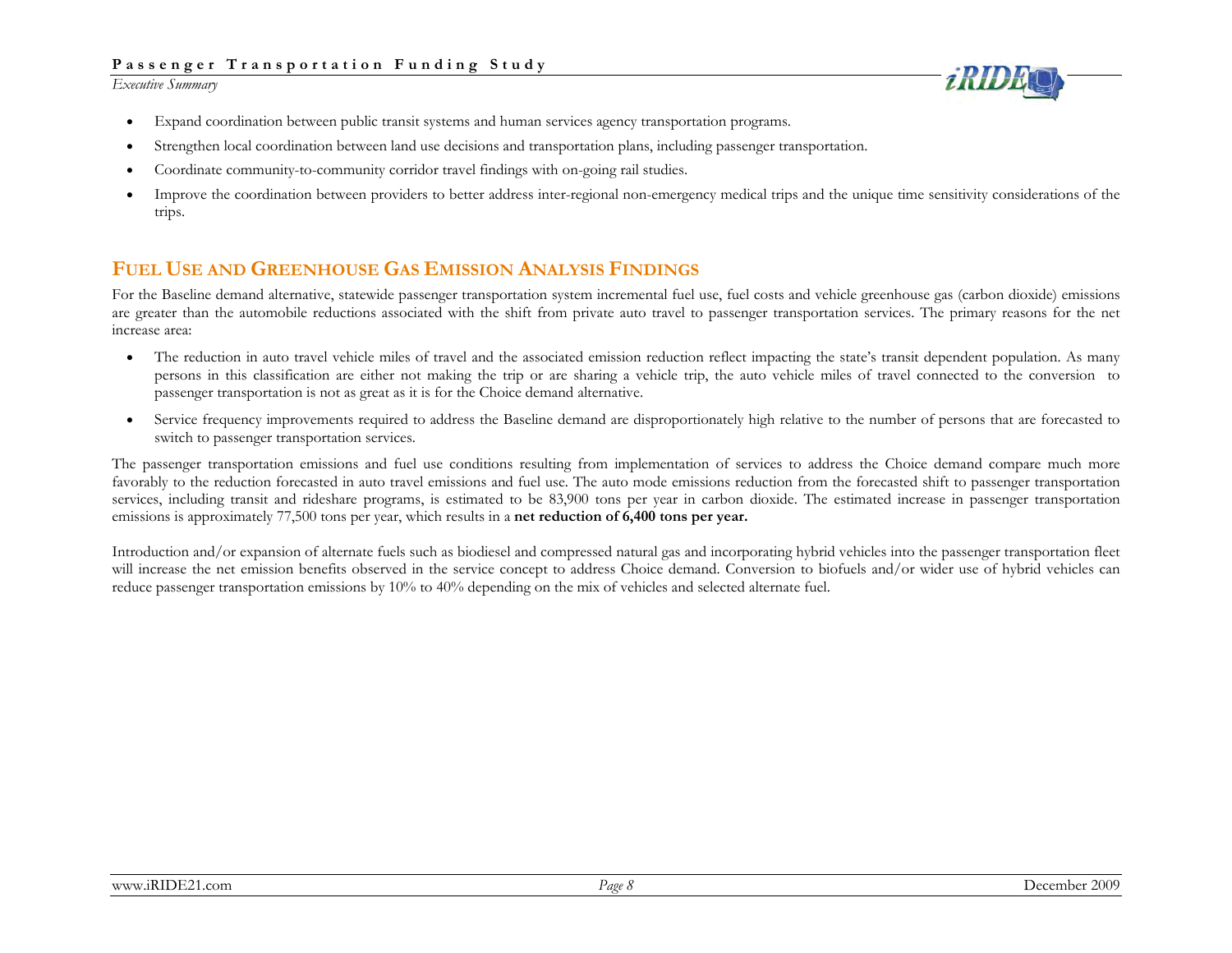# **USER AND SOCIETAL BENEFITS OF EXPANDING PASSENGER TRANSPORTATION SERVICE**

Table 2 documents the user and societal benefits of the passenger transportation improvements that address the Baseline and Choice demand. Characterized below are many of the benefits included in the table numbers.

#### **Seniors and Transit Dependent Iowans**

- 1. An improved physical and social quality of life with the added mobility for the state's transit dependent population in all income levels.
- 2. Baseline demand service addresses the unmet mobility needs of Iowa's seniors.
- 3. Improved financial quality of life for the 334,000 Iowans living below the poverty level by reducing their travel costs by giving them more lower cost travel options than a private vehicle.
- 4. Healthcare savings are created by allowing more seniors to live at home versus in care facilities. Stay-in-home versus medical costs versus assisted care medical costs are lower. Families can save \$46,000 per year per person in medical costs and have the same standard of care if they have reasonable travel to the doctor.

## **Iowa's Economy**

- 5. Enhanced individual economic well-being by connecting Iowans to jobs.
- 6. Increased business economic activity by connecting consumers to businesses.
- 7.Vehicle cost savings for some families by allowing then to eliminate a vehicle.

#### **Iowa's Quality of Life**

- 8. Improved quality of life by connecting Iowans to services and activities.
- 9. Reduction in the increases in pollutants and greenhouse gas emissions. By Iowan's shifting from a higher number of low-occupant vehicles to a lower number of higher-occupant the growth in annual automobile vehicle miles of travel can be slowed, which would have a positive impact on emissions.
- 10. Reductions in the observed trends of increasing annual fuel consumption. Shifting from private autos to passenger transportation modes would result in fuel cost savings for Iowa families and businesses that choice to make the change.

**TABLE 2: SUMMARY OF BASELINE AND CHOICE SERVICE IMPROVEMENTS AND RIDESHARE ENHANCEMENTS**

|                                                                     |                           | <b>Change Due to</b><br><b>Implementing Passenger</b><br>Transportation<br><b>Improvements to Address</b><br>Demand |                                |                                  |
|---------------------------------------------------------------------|---------------------------|---------------------------------------------------------------------------------------------------------------------|--------------------------------|----------------------------------|
| <b>Measure of Effectiveness</b>                                     | Unit of<br><b>Measure</b> | <b>Baseline</b>                                                                                                     | Choice/<br>Energy<br>Reduction | Rideshare<br><b>Enhancements</b> |
| Increase in Passenger Transportation<br>Trips from Current (Annual) | Trips                     | 13,800,000                                                                                                          | 24,300,000                     | NA                               |
| Reduction in Annual Vehicle Miles of<br>Travel                      | Annual<br>VMT             | 34,400,000                                                                                                          | 121,000,000                    | 54,000,000                       |
| Reduction<br>in<br>Fuel<br>Consumption<br>(Annual)                  | Gallons                   | 1,700,000                                                                                                           | 6,100,000                      | 2,700,000                        |
| Fuel Cost Savings (Annual)                                          |                           |                                                                                                                     |                                |                                  |
| At Current \$2.64 Per Gallon                                        | Dollars                   | \$4,500,000                                                                                                         | \$16,100,000                   | \$7,100,000                      |
| At 2008 High of \$4.05 Per Gallon                                   | Dollars                   | \$6,900,000                                                                                                         | \$24,700,000                   | \$10,900,000                     |
| Reduction In Emissions:                                             |                           |                                                                                                                     |                                |                                  |
| Carbon Monoxide                                                     | Tons                      | 450                                                                                                                 | 1,590                          | 710                              |
| Nitrogen Oxide                                                      | Tons                      | 10.4                                                                                                                | 36.5                           | 16.5                             |
| <b>Greenhouse Gases</b>                                             | Tons                      | 16,400                                                                                                              | 57,900                         | 26,000                           |
| Vehicle Cost Savings                                                | Dollars                   | <b>NA</b>                                                                                                           | \$890,000                      | NA                               |